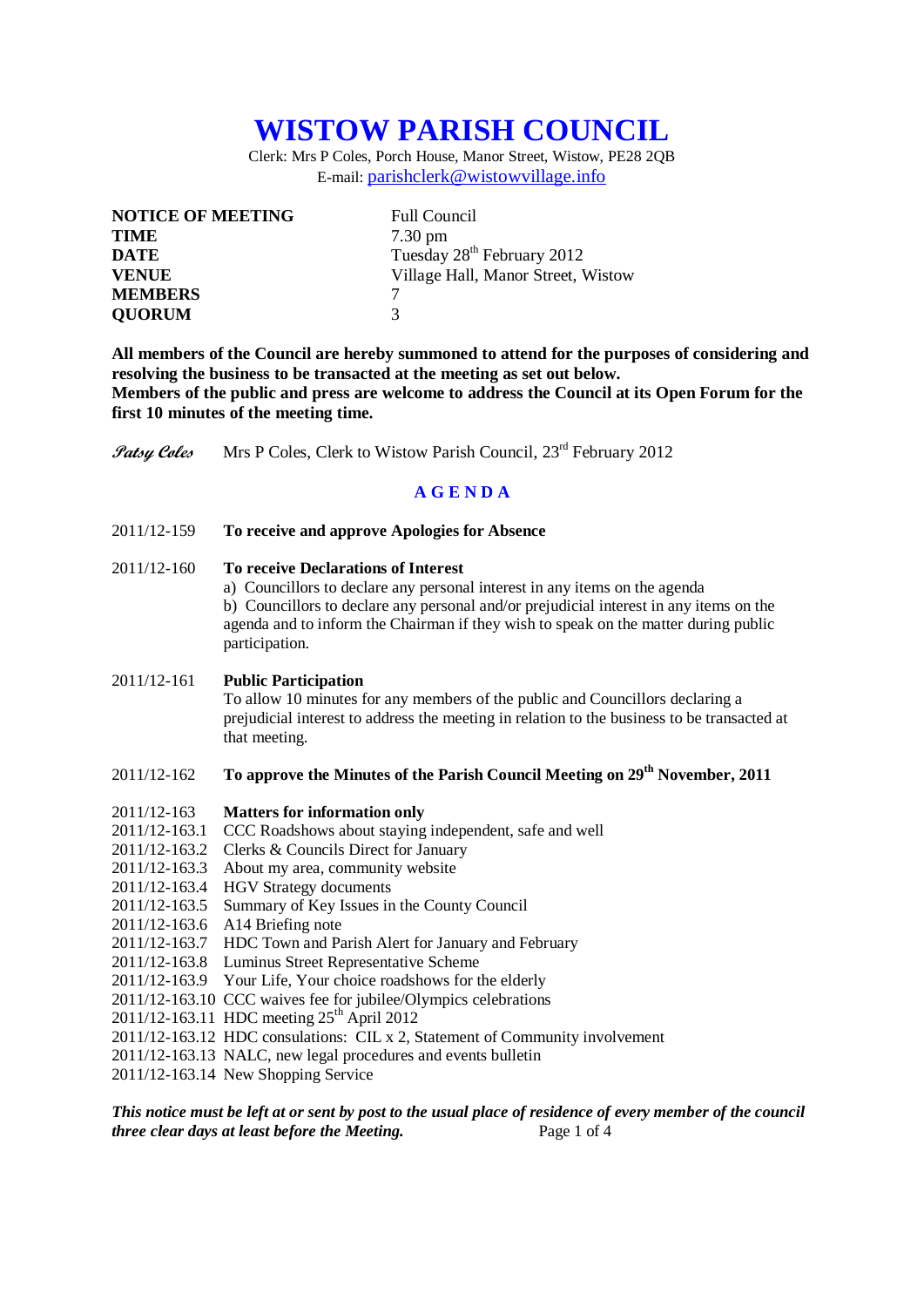#### Page 2

- 2011/12-163.15 HDC local advice and help with daily living
- 2011/12-163.16 ACRE news
- 2011/12-163.17 Buy with confidence Trading standards launch
- 2011/12-163.18 Nene and Ouse Transport

#### 2011/12-164 **Community Liaison Officer**

- 2011/12-164.1 Any Police or Crime issues to be discussed?
- 2011/12-164.2 Neighbourhood Forum, Monday,  $30<sup>th</sup>$  January 2012 at 7 pm at Warboys Parish Centre
- 2011/12-164.3 Neighbourhood Forum, Monday 23rd April 2012 at 7 pm at Ramsey Community Centre

# 2011/12-165 **To receive reports from County and District Councillors**

Mr V Lucas, Mr P Bucknell, and Mr P Ward

#### 2011/12-166 **Finance**

| a) to approve the Financial Statement                      |             |
|------------------------------------------------------------|-------------|
| b) to approve payment of outstanding amounts :             |             |
| Mrs P Coles - December salary (rates as per minute no. 8e) |             |
| of the meeting dated the $15/12/09$ now paid quarterly     | £ 281.18*   |
| Mrs P Coles - Jan/Feb salary                               | £151.85*    |
| Parrot Print – Wistow Warbler                              | £ 44.00     |
| G D Armitage, Church Clock                                 | £1320.00    |
| Douglas Tonks quarterly Payment                            | £ 16.20 $*$ |
|                                                            |             |

\*These three items make up the cheque to D Tonks for this quarter's payroll.

| In January we paid                               |          |
|--------------------------------------------------|----------|
| Cambs County Council Street light energy & maint | £351.00  |
| Village Hall hire                                | £110.00  |
| In December we paid                              |          |
| Leeds Day – playground lease registration        | £170.00  |
| Digley & Assoc, playground inspection            | £42.00   |
| Fergusons, grass cutting                         | £1566.00 |
|                                                  |          |

c) to review cash flow and resolve anticipated issues

d) we have received confirmation of our precept and the band D cost

#### 2011/12-167 **Correspondence**

- 2011/12-167.1 Fivestone Ltd, regarding Ramsey wind farm extension.
- 2011/12-167.2 CCC Street lighting PFI
- 2011/12-167.3 Highway Warden Scheme invitation and induction courses Mr Williams had volunteered as our Highway Warden
- 2011/12-167.4 Mrs Cracknell's email regarding the Brook and Horsechestnut tree in St Johns Place
- 2011/12-167.5 Community Hubs, meeting request and information
- 2011/12-167.6 Mrs Hades email regarding dog fouling in Oaklands Avenue
- 2011/12-167.7 Invite to Chairman for Tea, Talk and Tour of Ramsey Rural museum
- 2011/12-167.8 CCC Cambridgeshire and Peterborough Minerals and Waste Local Development Framework, Adoption of the Site Specific Proposals DPD and Maps and the RECAP Management Design Guide SPD
- 2011/12.167.9 Invite to join Fields in Trust, £20 membership fee

*This notice must be left at or sent by post to the usual place of residence of every member of the council three clear days at least before the Meeting.* Page 2 of 4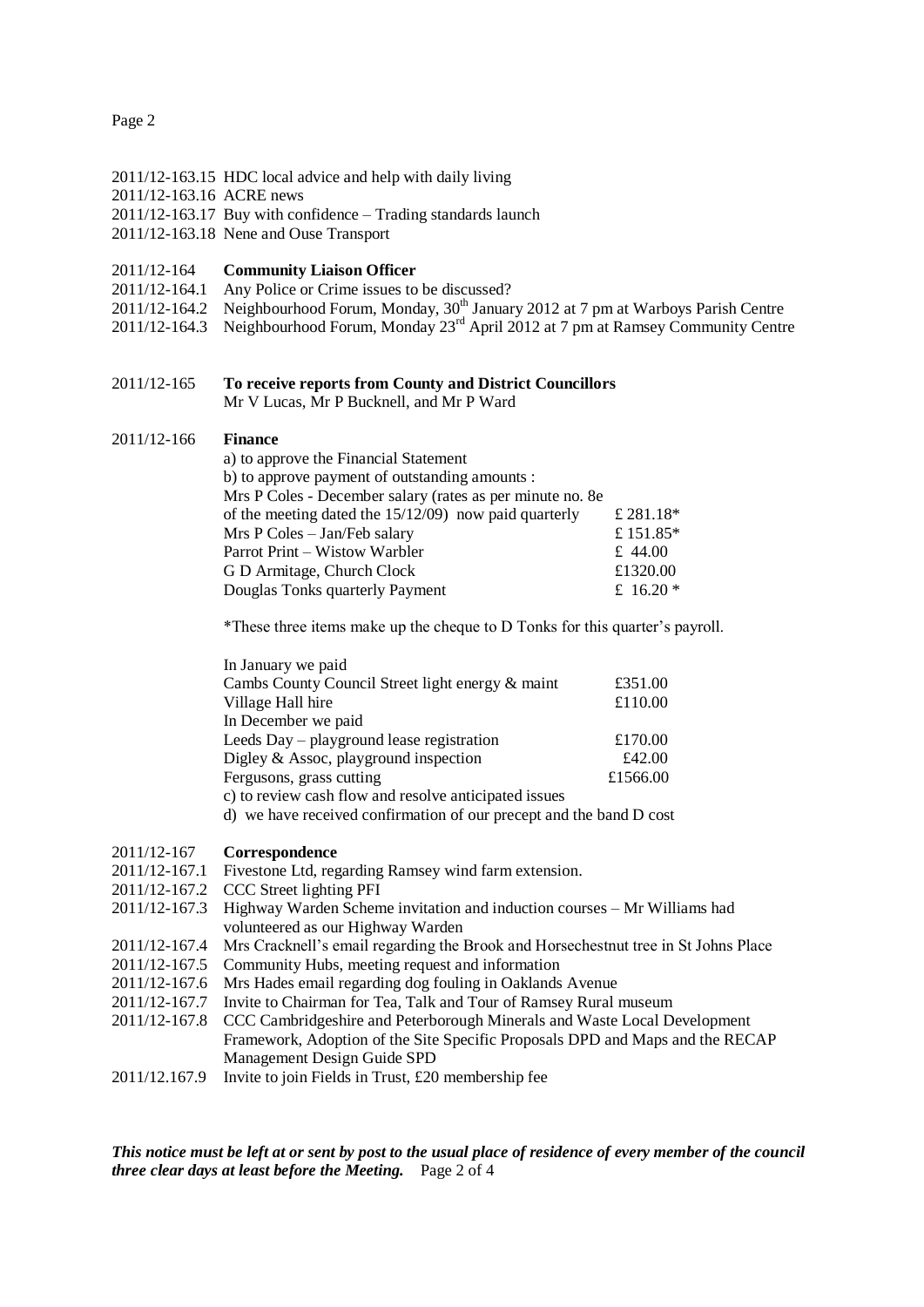Page 3

- 2011/12-168 **To consider any Planning Applications received**
- 2011/12-168.1 1200165FUL Alterations to existing roof (including raising height) and elevations to ear and side of dwelling, Sunny View, Wistow Toll, Wistow
- 2011/12-168.2 Tree Application 1200005TREE, Crown thin one ash tree at Vine House, Church Street, has been received for comment.
- 2011/12-168.3 Following our brief meeting on 20<sup>th</sup> December, 1101954FULL, Mill Farm House, Mill Road was recommended for approval subject to conforming to PPS1, ENV7, ENV25.
- 2011/12-168.4 Development Control meeting regarding Warboys Landfill Site on 15th February 2012
- 2011/12-168.5 12200166FUL Erection of new steel framed grain store, High Holborn Farm, Upwood Road, Great Raveley

#### 2011/12-169 **To discuss Playground Safety Inspection Report**

2011/12.169.1 Decide on any action to be taken.

# 2011/12-170 **Hunts Localism Forum, Tuesday, 17th January 2012**

2011/12-170.1 Ms Robinson, Mr Carter and The Clerk attended the meeting in St Ives and volunteered to be involved in the Town and Parish Charter. A representative must now be appointed.

# 2011/12-171 **CPALC AGM Saturday, 3rd December 2011 at Bluntisham Village Hall**

2011/12-171.1 Mr Carter to report

#### 2011/12-172 **Faster Broadband**

2011/12-172 Information now available from Cambs County Council on provision of faster broadband

#### 2011/12-173 **Playground Lease Update**

2011/12-173.1 A solicitor is required to complete this satisfactorily and paperwork has been sent to Leeds Day in St Neots who offered a favourable fee.

#### 2011/12-174 **Parish Council Vacancy**

2011/12-174.1 Mr Williams' resignation created a vacancy on the Parish Council. A notice was placed on the board and HDC have confirmed that a new councilor can now be co-opted.

# 2011/12-175 **Jubilee Celebrations**

The Village Hall Committee have now confirmed that they will be proceeding with their Fun Weekend as scheduled and will not be involved in the Jubilee celebrations. Alternative arrangements should now be discussed.

#### 2011/12-176 **Huntingdonshire Flood Forum**

2011/12-176.1 Meeting to be held on Tuesday, 24<sup>th</sup> April 2012 at Pathfinder House at 7pm. One representative from the Council is invited.

## 2011/12-177 **Parish Plan Action Plan Working Parties Feedback and Updates**

 a- Traffic and Road Issues Mr Bucknell/Mr Carter/Ms Robinson Hedges at Wistow Toll, it has been confirmed that the hedge is the responsibility of CCC b- Litter Mrs Booth/Ms Robinson Update on flytipping

*This notice must be left at or sent by post to the usual place of residence of every member of the council three clear days at least before the Meeting.* Page 3 of 4